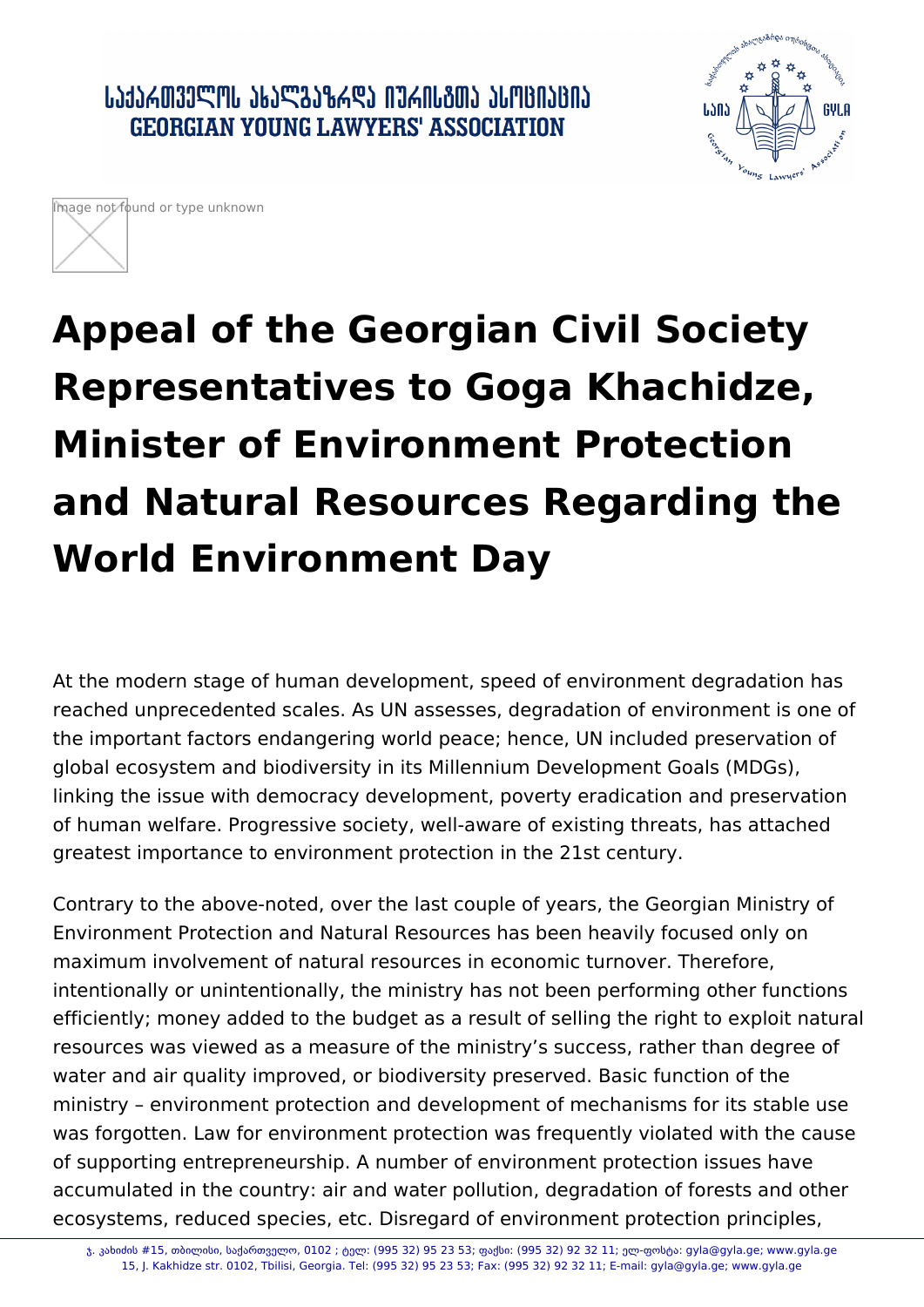## ՐԴԳՐԱՏԱՐԱՐԻ ԳԵՏՐԱՏԻՆ ԳՐԱՐԱՆՈՆ ԱՐԱՆԵՐԻ **GEORGIAN YOUNG LAWYERS' ASSOCIATION**



which violates the right of individuals to leave in healthy environment and puts future generations in danger, will cause graver outcomes in the nearest future.

Issuing license for exploitation of natural resources has become authority of the Ministry of Economic Development; regrettably, the change was followed neither by fundamental shifts in priorities of the Ministry of Environment Protection and Natural Resources, nor by improvement and reinforcement of the environment protection management mechanisms. Under such circumstances, it is no longer surprising that environment protection is identified with one-time actions of tree planting and household garbage collection; environment protection still remains to be a the sphere of least concern and the ministry remains to be secondary, politically insignificant unit of government.

It shall necessarily be noted that over the last months positive shifts have been observed in certain fields of environment protection; but unfortunately government still takes no notice of violations of licenses and permits for exploitation of natural resources and its actions are focused on finding mechanisms for issuing new licenses and permits, which will cause less "buzz" in society. Decisions made over last couple of years legalizing influence of major industrial polluters of the country on environment, are nothing but shameful.

We consider that at least following actions are necessary to improve current condition:

• Environment protection shall be established as one of the main priorities of the country; mechanisms for securing the priority, including its integration in other sectors shall be defined;

Mechanisms for raising public awareness and involvement in the decision-making process effecting environment and public health shall be restored;

Proper amendments shall be made to the law of Georgia, ensuring adequate and timely involvement of the Ministry of Environment Protection and Natural Resources in the process of establishing license conditions for exploitation of natural resources, issuing license and inspection of keeping to the terms of license.

• Procedure of evaluating impacts on the environment and issuing permission to affect the environment shall be improved. The list of activities that have significant negative influence on environment and public health, regulated by the state shall be reviewed.

• Environment protection obligations defined by licenses and permits shall be